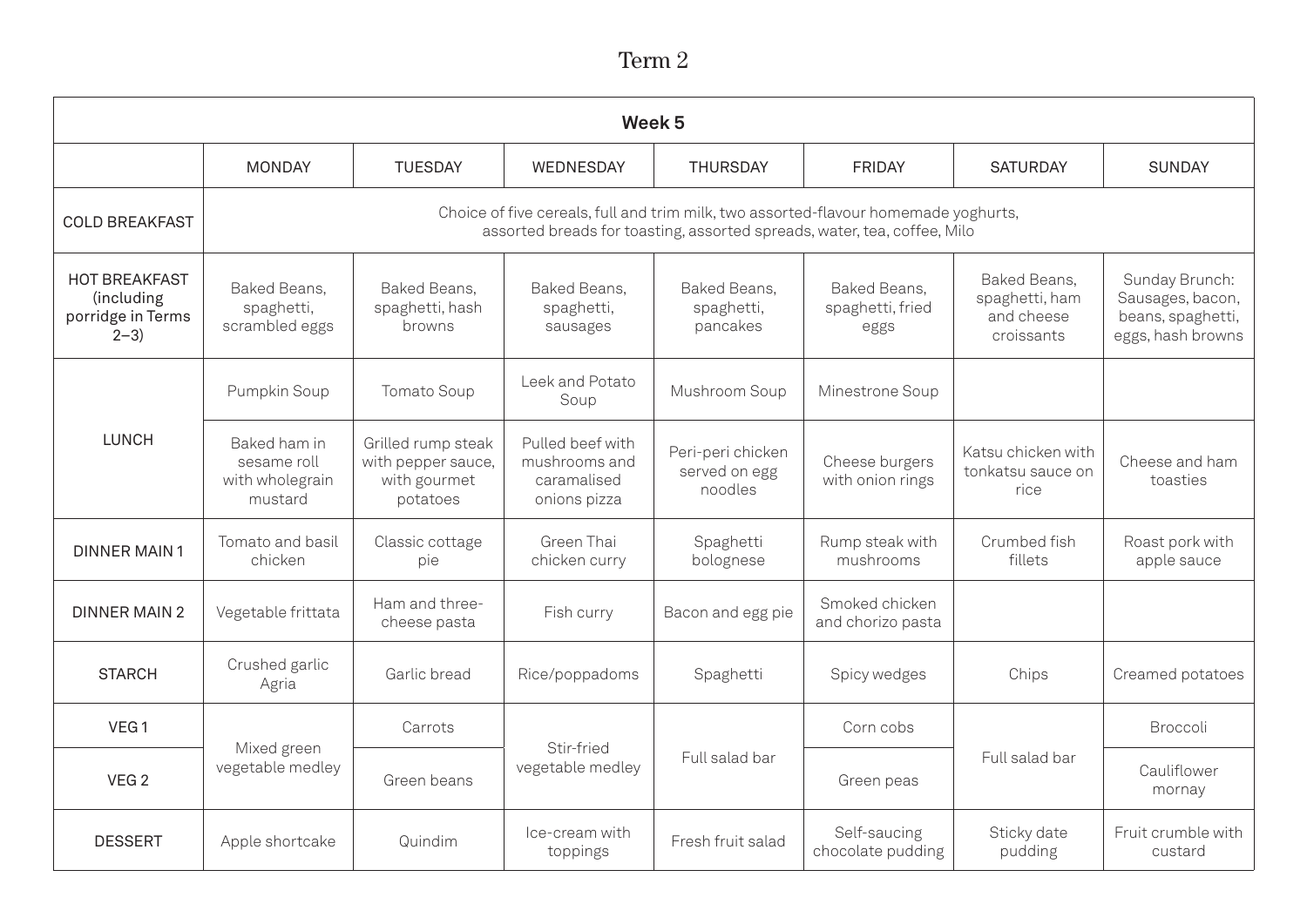| Week 6                                                             |                                                                                                                                                                 |                                           |                                                           |                                                            |                                        |                                                                              |                                                                              |  |
|--------------------------------------------------------------------|-----------------------------------------------------------------------------------------------------------------------------------------------------------------|-------------------------------------------|-----------------------------------------------------------|------------------------------------------------------------|----------------------------------------|------------------------------------------------------------------------------|------------------------------------------------------------------------------|--|
|                                                                    | <b>MONDAY</b>                                                                                                                                                   | <b>TUESDAY</b>                            | WEDNESDAY                                                 | <b>THURSDAY</b>                                            | <b>FRIDAY</b>                          | <b>SATURDAY</b>                                                              | <b>SUNDAY</b>                                                                |  |
| <b>COLD BREAKFAST</b>                                              | Choice of five cereals, full and trim milk, two assorted-flavour homemade yoghurts,<br>assorted breads for toasting, assorted spreads, water, tea, coffee, Milo |                                           |                                                           |                                                            |                                        |                                                                              |                                                                              |  |
| <b>HOT BREAKFAST</b><br>(including<br>porridge in Terms<br>$2 - 3$ | Baked Beans,<br>spaghetti,<br>poached eggs                                                                                                                      | Baked Beans,<br>spaghetti, hash<br>browns | Baked Beans,<br>spaghetti, bacon                          | Baked Beans,<br>spaghetti,<br>pancakes with<br>maple syrup | Baked Beans,<br>spaghetti,<br>saveloys | Baked Beans,<br>spaghetti,<br>scrambled eggs                                 | Sunday Brunch:<br>Sausages, bacon,<br>beans, spaghetti,<br>eggs, hash browns |  |
| <b>LUNCH</b>                                                       | Spiced Carrot<br>Soup                                                                                                                                           | Roast Kumara and<br>Ginger Soup           | Pumpkin Coconut<br>and Chilli Soup                        | Seafood Chowder                                            | Vegetable Soup                         |                                                                              |                                                                              |  |
|                                                                    | Baked chicken<br>thighs in a wrap                                                                                                                               | Thai beef red curry<br>on steamed rice    | Barbecue chicken<br>with rice                             | Beef pasta bake                                            | Crispy chicken<br>subs                 | Beef kebabs on<br>rice, with pita<br>breads with<br>yoghurt mint<br>dressing | 'Fill-your-own'<br>Subway bench                                              |  |
| <b>DINNER MAIN1</b>                                                | Pulled beef<br>burritos                                                                                                                                         | Chicken<br>parmigiana                     | Grilled gourmet<br>sausages with<br>caramelised<br>onions | Pepper steak with<br>red wine ragout                       | Spicy beef nachos                      | Sweet and sour<br>pork                                                       | Roast chicken                                                                |  |
| <b>DINNER MAIN 2</b>                                               | Bacon and egg pie                                                                                                                                               | Pasta du jour                             | Baked chicken<br>drums                                    | Grilled fish with<br>Parmesan crust                        | Creamy pasta                           |                                                                              |                                                                              |  |
| <b>STARCH</b>                                                      | Steamed rice                                                                                                                                                    | Cous cous                                 | Mashed potatoes                                           | Garlic gourmet<br>potatoes                                 | Corn chips                             | Stir-fried rice                                                              | Roast potatoes                                                               |  |
| VEG <sub>1</sub>                                                   | Full salad bar                                                                                                                                                  | Carrots                                   | Green peas                                                | Roast pumpkin                                              | Full salad bar                         | Full salad bar                                                               | Carrots                                                                      |  |
| VEG <sub>2</sub>                                                   |                                                                                                                                                                 | Broccoli                                  | Roast kumara                                              | Green beans                                                |                                        |                                                                              | Green peas                                                                   |  |
| <b>DESSERT</b>                                                     | Warm banana<br>cake with custard                                                                                                                                | Caramel panna<br>cotta                    | Chocolate brownie                                         | Pavlova                                                    | Ambrosia                               | Ice-cream with hot<br>caramel sauce                                          | Fruit jelly                                                                  |  |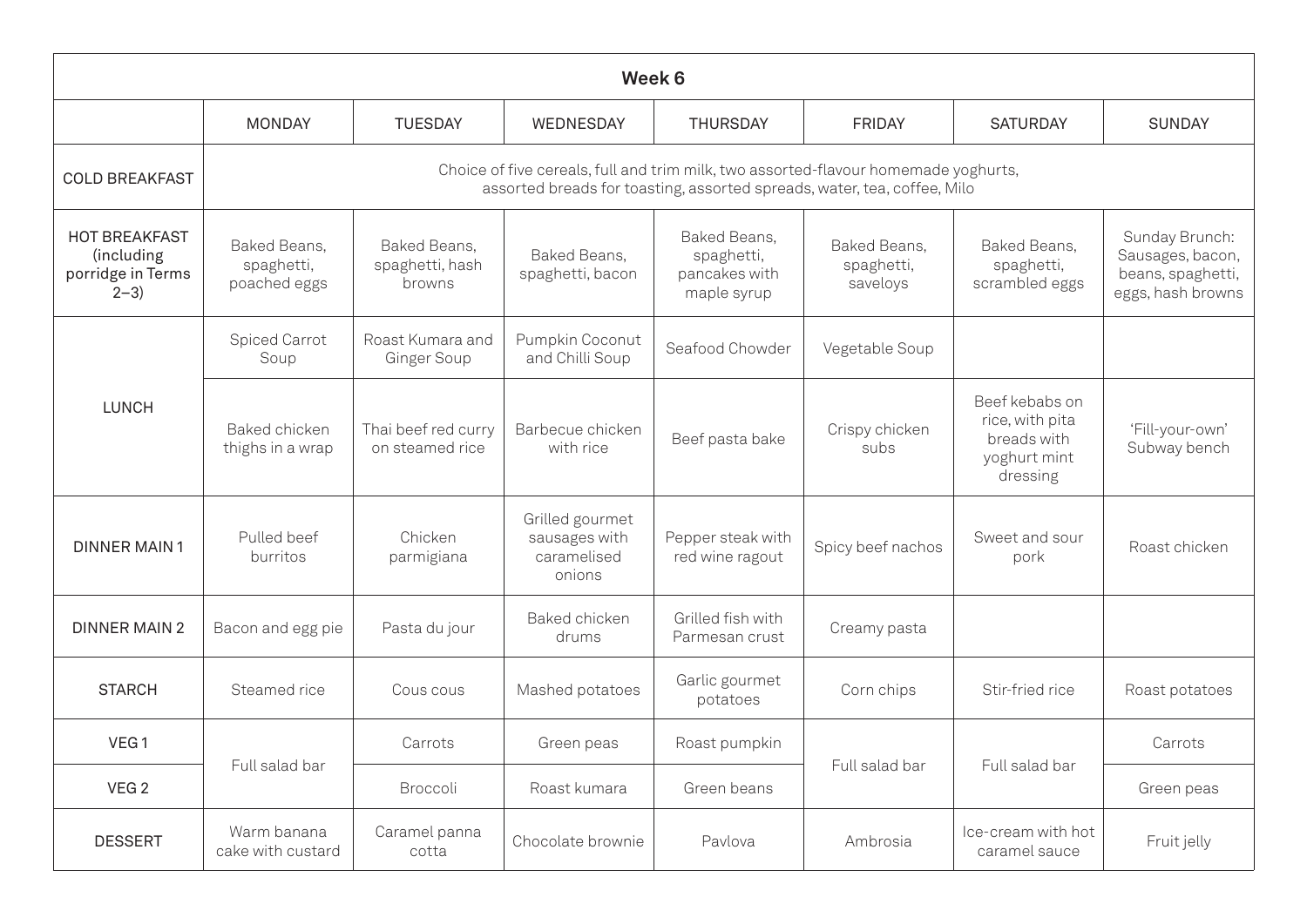| Week 7                                                             |                                                                                                                                                                 |                                           |                                                         |                                        |                                             |                                                                     |                                                                              |  |  |
|--------------------------------------------------------------------|-----------------------------------------------------------------------------------------------------------------------------------------------------------------|-------------------------------------------|---------------------------------------------------------|----------------------------------------|---------------------------------------------|---------------------------------------------------------------------|------------------------------------------------------------------------------|--|--|
|                                                                    | <b>MONDAY</b>                                                                                                                                                   | <b>TUESDAY</b>                            | WEDNESDAY                                               | <b>THURSDAY</b>                        | <b>FRIDAY</b>                               | <b>SATURDAY</b>                                                     | <b>SUNDAY</b>                                                                |  |  |
| <b>COLD BREAKFAST</b>                                              | Choice of five cereals, full and trim milk, two assorted-flavour homemade yoghurts,<br>assorted breads for toasting, assorted spreads, water, tea, coffee, Milo |                                           |                                                         |                                        |                                             |                                                                     |                                                                              |  |  |
| <b>HOT BREAKFAST</b><br>(including<br>porridge in Terms<br>$2 - 3$ | Baked Beans,<br>spaghetti,<br>poached eggs                                                                                                                      | Baked Beans,<br>spaghetti, hash<br>browns | Baked Beans,<br>spaghetti, bacon                        | Baked Beans,<br>spaghetti,<br>sausages | Baked Beans,<br>spaghetti, eggs<br>Benedict | Baked Beans,<br>spaghetti, French<br>toast                          | Sunday Brunch:<br>Sausages, bacon,<br>beans, spaghetti,<br>eggs, hash browns |  |  |
| <b>LUNCH</b>                                                       | Pumpkin Soup                                                                                                                                                    | Vegetable Soup                            | Miso                                                    | Leek and Potato<br>Soup                | Tomato and Bacon<br>Soup                    |                                                                     |                                                                              |  |  |
|                                                                    | Meatball subs                                                                                                                                                   | Chefs' special<br>'panini pizza'          | Creamy Italian<br>pasta bake                            | Spaghetti<br>bolognese                 | Pulled beef in<br>Māori 'fry bread'         | Chicken souvlaki,<br>with cucumber<br>with yoghurt mint<br>dressing | Ham and cheese<br>toasties                                                   |  |  |
| <b>DINNER MAIN1</b>                                                | Thai beef stir-fry                                                                                                                                              | Braised pork belly                        | Herb and<br>Parmesan-crusted<br>baked chicken<br>thighs | Classic deep dish<br>bacon and egg pie | Grilled rump steak                          | Classic lasange                                                     | Roast beef<br>with gravy<br>and Yorkshire<br>puddings                        |  |  |
| <b>DINNER MAIN 2</b>                                               | Smoked chicken<br>quiche, sundried<br>tomatoes, spinach,<br>cheese"                                                                                             | Smoked salmon<br>fettuccine               | <b>Baked</b> fish                                       | Chicken pasta                          | Spicy chicken<br>drums                      |                                                                     |                                                                              |  |  |
| <b>STARCH</b>                                                      | Noodles                                                                                                                                                         | Kumara mash                               | Creamed potatoes                                        | Diced saute<br>potato                  | Warm potato<br>salad                        | Chips                                                               | Roast Agria                                                                  |  |  |
| VEG <sub>1</sub>                                                   | Full salad bar                                                                                                                                                  | Sauted cabbage                            | Vegetable ragout                                        | Full salad bar                         | Corn on the cob                             | Full salad bar                                                      | Cauliflower/<br>broccoli mornay                                              |  |  |
| VEG <sub>2</sub>                                                   |                                                                                                                                                                 | Green peas                                |                                                         |                                        | Salad bar                                   |                                                                     | Roast carrots                                                                |  |  |
| <b>DESSERT</b>                                                     | Doughnuts with<br>ice-cream                                                                                                                                     | Fruit salad with<br>berry yoghurt         | Chocolate mousse                                        | Sticky date<br>pudding                 | Meringue nests                              | Ice-cream sundae                                                    | Chocolate cream<br>sponge                                                    |  |  |